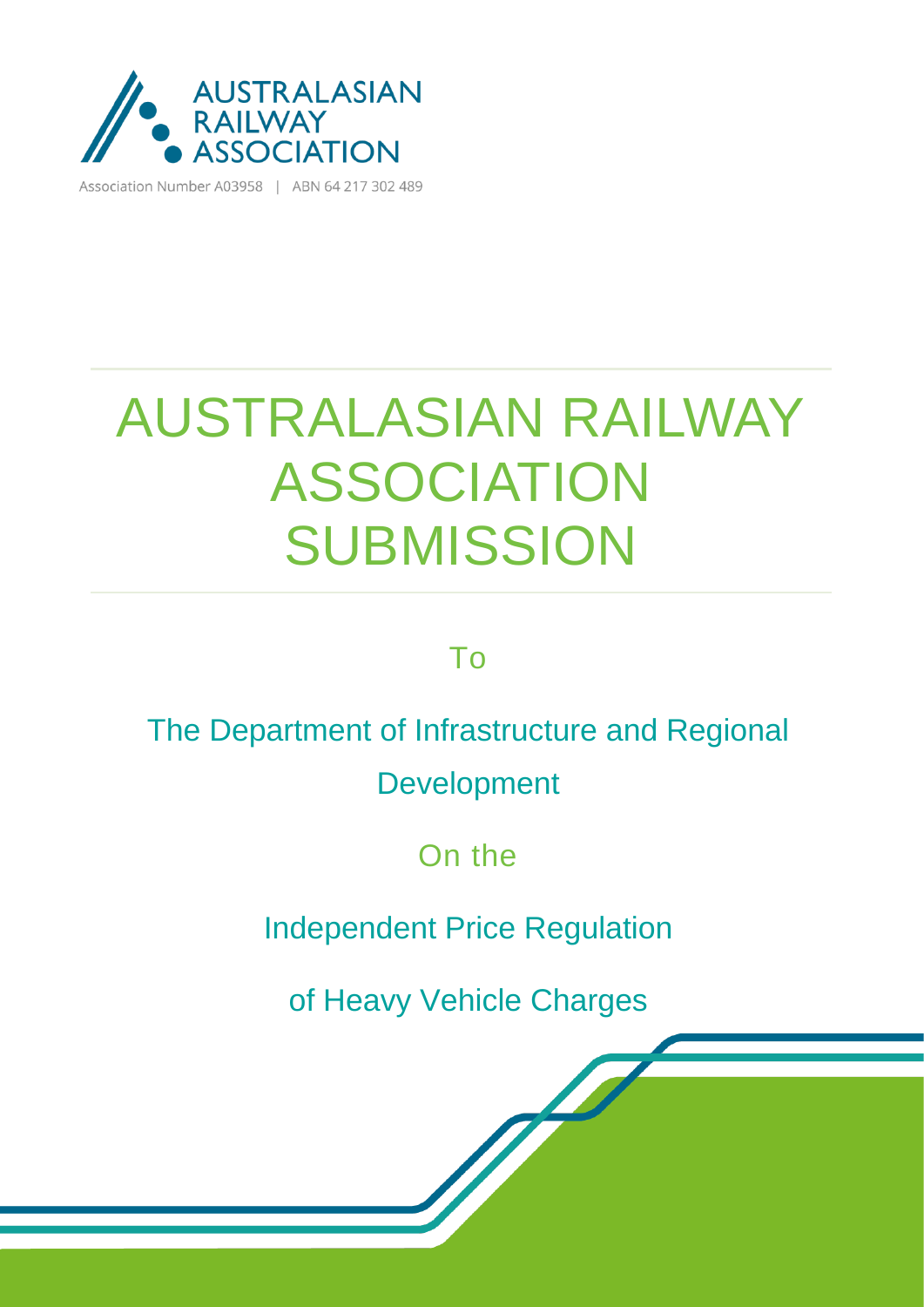## THE ARA

The Australasian Railway Association (ARA) is a not-for-profit member-based association that represents rail throughout Australia and New Zealand. Our members include rail operators, track owners and managers, manufacturers, construction companies and other firms contributing to the rail sector. We contribute to the development of industry and government policies to ensure Australia's passenger and freight transport systems are well represented and will continue to provide improved services for Australia's growing population.

The ARA thanks the Department of Infrastructure and Regional Development for the opportunity to provide this submission. For further information regarding this submission, please contact Duncan Sheppard, General Manager, Freight and Industry Programs, via [dsheppard@ara.net.au](mailto:dsheppard@ara.net.au) or 02 6270 4531.

### BACKGROUND

The rail freight task consists of carrying bulk commodities over long distances and non-bulk freight, such as containerised goods, on both long and short haul rail journeys.

The non-bulk segment of the industry faces strong competition from the road freight sector, with most of Australia's non-bulk freight currently transported by road, due in large part to inequities in pricing.

If demand for freight transport grows at historical rates, volumes will approximately double over the next two decades. The growth of the rail industry, and its ability to accommodate the increasing transport task, depends on rail's ability to operate efficiently.

Rail's ability to compete with road is highly dependent on its capacity to offer a service of equivalent price, availability and reliability. The current road pricing and investment model does not lend to competitive neutrality between land transport modes.

For rail to continue to strengthen its role in supply chains in Australia, it needs to be both competitive and integrated. A key issue the rail freight industry is pursuing is the introduction of direct heavy vehicle user charging and investment reforms to create a level playing field between rail and road.

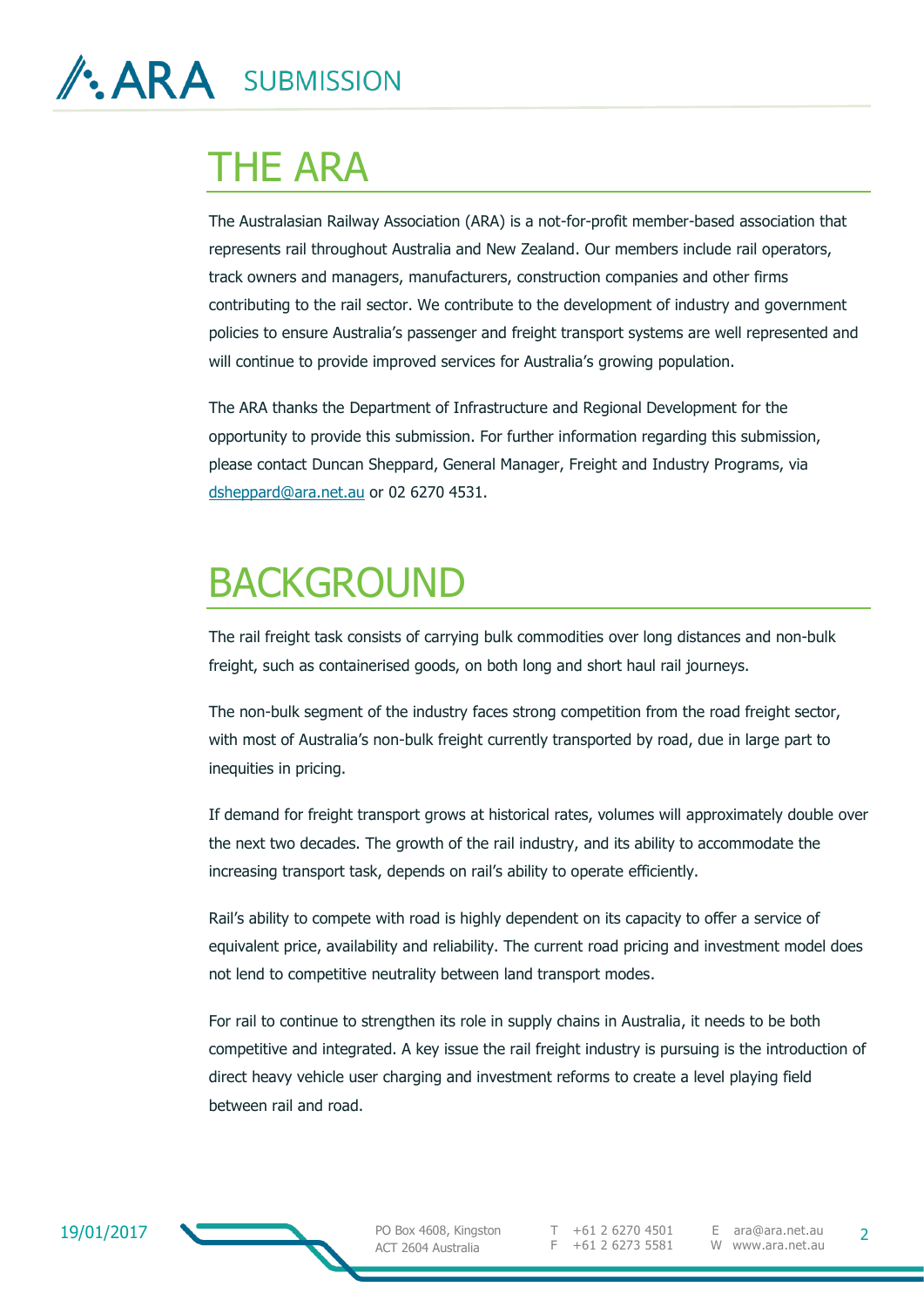# **/: ARA** SUBMISSION

The proposed reforms outlined in the discussion provide an important foundation for future reforms to heavy vehicle pricing. These reforms are necessary to address inefficiencies in the current system. Currently, there are aspects in the current transport regulatory environment which hinder competition and thus, are counterproductive for future innovation and business growth, notably in pricing regulation and government investment.

Left unaddressed, they pose significant implications for Australian industries which rely on the efficient movement of freight for their continued viability. And with the rail freight sector contributing approximately \$13 billion to the Australian economy<sup>i</sup> addressing these inequities is critical to the future growth and sustainability of the national economy. And, more broadly, levelling the pricing playing field is needed to maximise the non-economic benefits from rail freight, including reduced traffic congestion; safety improvements and a reduction in environmental impacts.

## THE ROAD TO REFORM

The recent decision of the Transport and Infrastructure Council<sup>ii</sup> to progress heavy vehicle road reform via, in the first instance, implementation of independent price regulation for heavy vehicle charges, should be seen within the context of significant reports on this matter advocating the need for reform. These have included the Productivity Commission<sup>iii</sup>, the National Commission of Audit<sup>iv</sup> and the National Competition Policy Review.<sup>v</sup> Most recently, Infrastructure Australia encouraged COAG to commit to the full implementation of a heavy vehicle road charging structure in the next five years, with the reform including the removal of all existing registration and usage charges under the Pay As You Go (PAYGO) model and the introduction of supporting regulatory and investment frameworks<sup>vi</sup>.

In light of these studies, and the potential for real gains in national economic productivity, as well as important social benefits, the ARA is supportive of reforms to independent price regulation of heavy vehicle charges.

### THE NEED FOR REFORM

As the ARA has previously advocated, including its report Road Pricing Reforms – Why Road Pricing is Vital to Australia's Economic Prosperity<sup>nii</sup> structural reform of the heavy vehicle



PO Box 4608, Kingston ACT 2604 Australia

T +61 2 6270 4501 F +61 2 6273 5581

E ara@ara.net.au W www.ara.net.au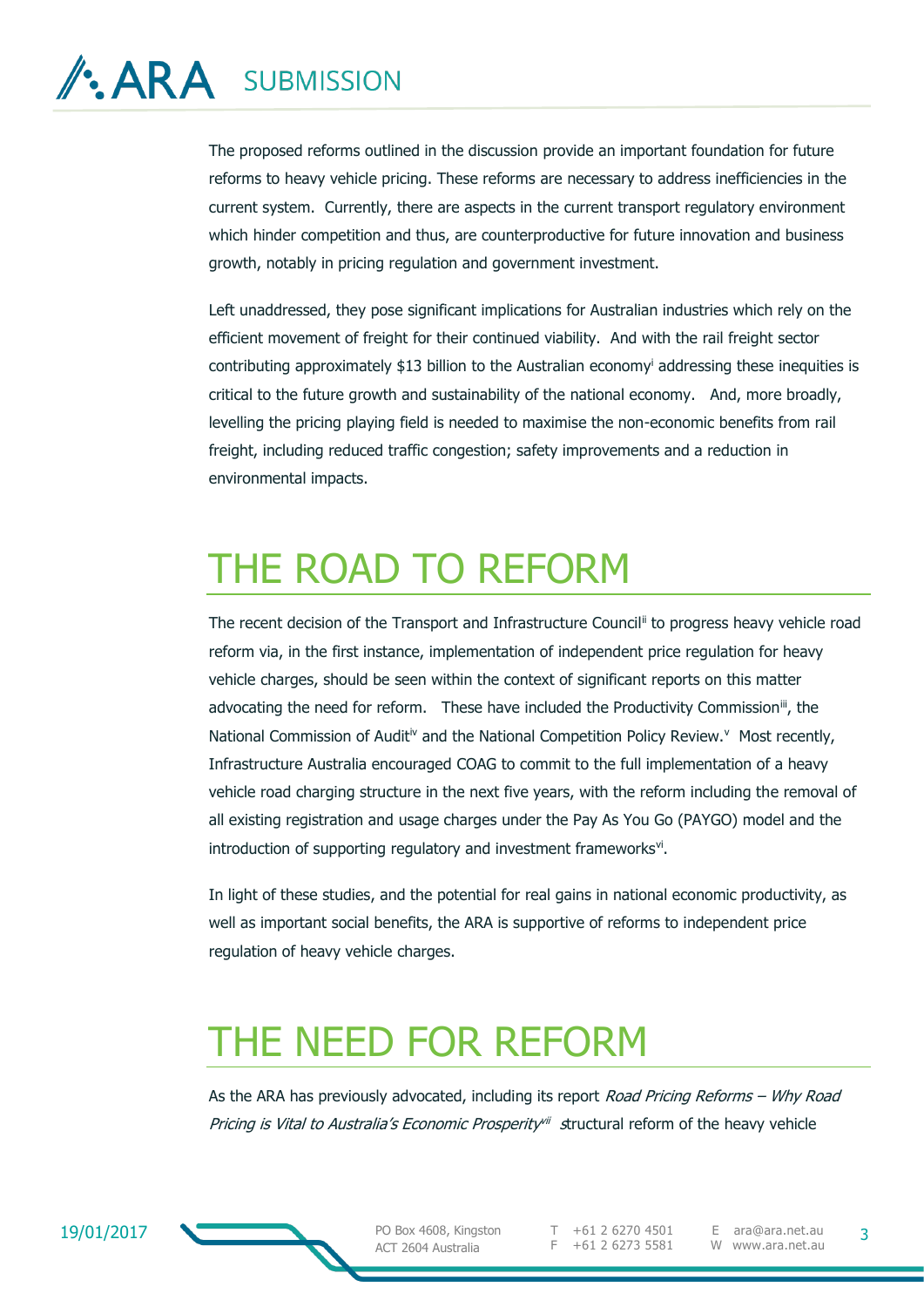# **/: ARA** SUBMISSION

charging and investment model would provide benefit to both the road and rail industries through the more efficient use and supply of land transport.

This reform process provides an important opportunity to address competitive neutrality issues between land transport modes on corridors where road and rail compete and to create a more direct link between road user funds received and the investments made by governments. This, in turn, would provide a foundation for full market reform. Heavy vehicle charging and investment reform would also provide more efficient price signals to road freight operators, introduce important accountability measures, and provide incentives to more efficiently use infrastructure.

## THE NEXT STEPS OF REFORM

The Heavy Vehicle Road Reform and the proposals outlined in the discussion paper offer important first steps to overcome the deficiencies of the current charging and infrastructure funding arrangements together with the potential to drive productivity improvements from freight transport. The ARA notes that in the short term, heavy vehicle charges would continue to be collected via existing mechanisms. However, over the longer term, a more direct form of user charging would replicate these charge collection mechanisms.

While acknowledging the Government has yet to decide on the form this direct user charging may take, the ARA encourages the transition to a Mass Distance Location (MDL) charging regime for heavy vehicles on arterial roads, including national highways. In the first instance, this reform could commence on national highways between Melbourne, Sydney and Brisbane. This new arrangement could be supported through new rebate mechanisms applied to the current fuel excise arrangements, and the establishment of a new regime for registration charges.

In the context of this discussion paper, the ARA supports Option  $1 -$  The Australian Competition and Consumer Commission (ACCC) undertaking independent price regulation of heavy vehicle charges. The ACCC's existing probity powers strengthens the suitability of the Commission to undertake this role.

ARA notes this option paves the way for full economic regulation of heavy vehicles and draws on the capabilities and experience of the ACCC in economic regulation. To support this transition, the ARA encourages governments to ensure the ACCC is sufficiently resourced to acquire the necessary level of expertise in respect of heavy vehicle regulation.



PO Box 4608, Kingston ACT 2604 Australia

T +61 2 6270 4501 F +61 2 6273 5581

E ara@ara.net.au W www.ara.net.au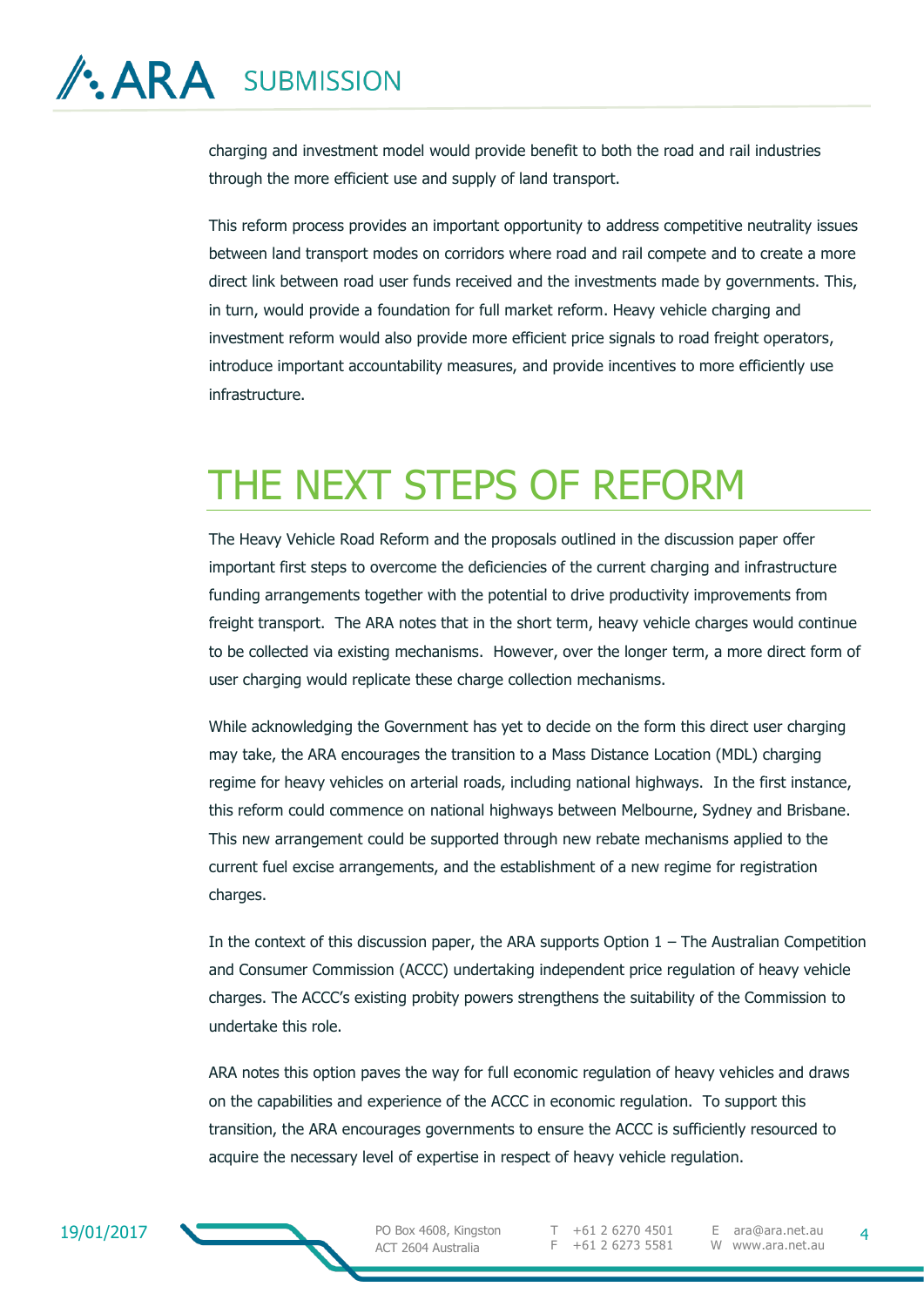# **/: ARA** SUBMISSION

The ARA does not support the National Transport Commission or State and Territory based economic regulators as options to progress this reform, as the potential disadvantages outweigh the benefits.

The transition to a regulated utility model (and overseen by an independent economic regulator) would provide benefits to both the road and rail industries by achieving greater efficiency in the freight logistics supply chain.

Charges should be based on a standard regulatory pricing model i.e. incorporating both future operational costs and both past and future capital investment. Failure to incorporate past capital investment in the cost base would significantly undermine the efficiency gains expected from the reform process. The ARA believes the successful introduction of reforms on national highways between Melbourne, Sydney and Brisbane depends on the simultaneous introduction of direct MDL charging reform that allows for charges to be based on both operational costs and both past and future capital investment.

ARA understands the introduction of independent price regulation for heavy vehicles is a necessary precursor to the future transitioning to a regulatory environment involving more consistent regulation of substitutable transport modes. The ARA is supportive of this process through the establishment of a well-functioning competitive market for land transportation.

The establishment of national economic regulatory framework would help to ensure consistent principles underpinning road pricing determinations and rail access charges, which in turn would help to ensure competitive neutrality between road and rail freight and enhance consistency in the regulation of infrastructure for the two competing modes.

A competitively neutral framework would enable competitive elements of the supply chain to compete efficiently. Market forces would drive modal outcomes and create an efficient mechanism for delivering investment in infrastructure.

ARA has previously suggested the national regulator as an independent arm of the Australian Competition and Consumer Commission, which would take over the economic regulations of interstate rail where there is competition between the transport modes, as well as pricing regimes for road infrastructure. The ACCC would be responsible for implementing economic regulations dealing with competition, pricing and access in the land transport sector. The key principles underpinning its establishment include:

- Independence  $-$  impartial and independent from government
- Openness a transparent decision-making framework



PO Box 4608, Kingston ACT 2604 Australia

T +61 2 6270 4501 F +61 2 6273 5581

E ara@ara.net.au W www.ara.net.au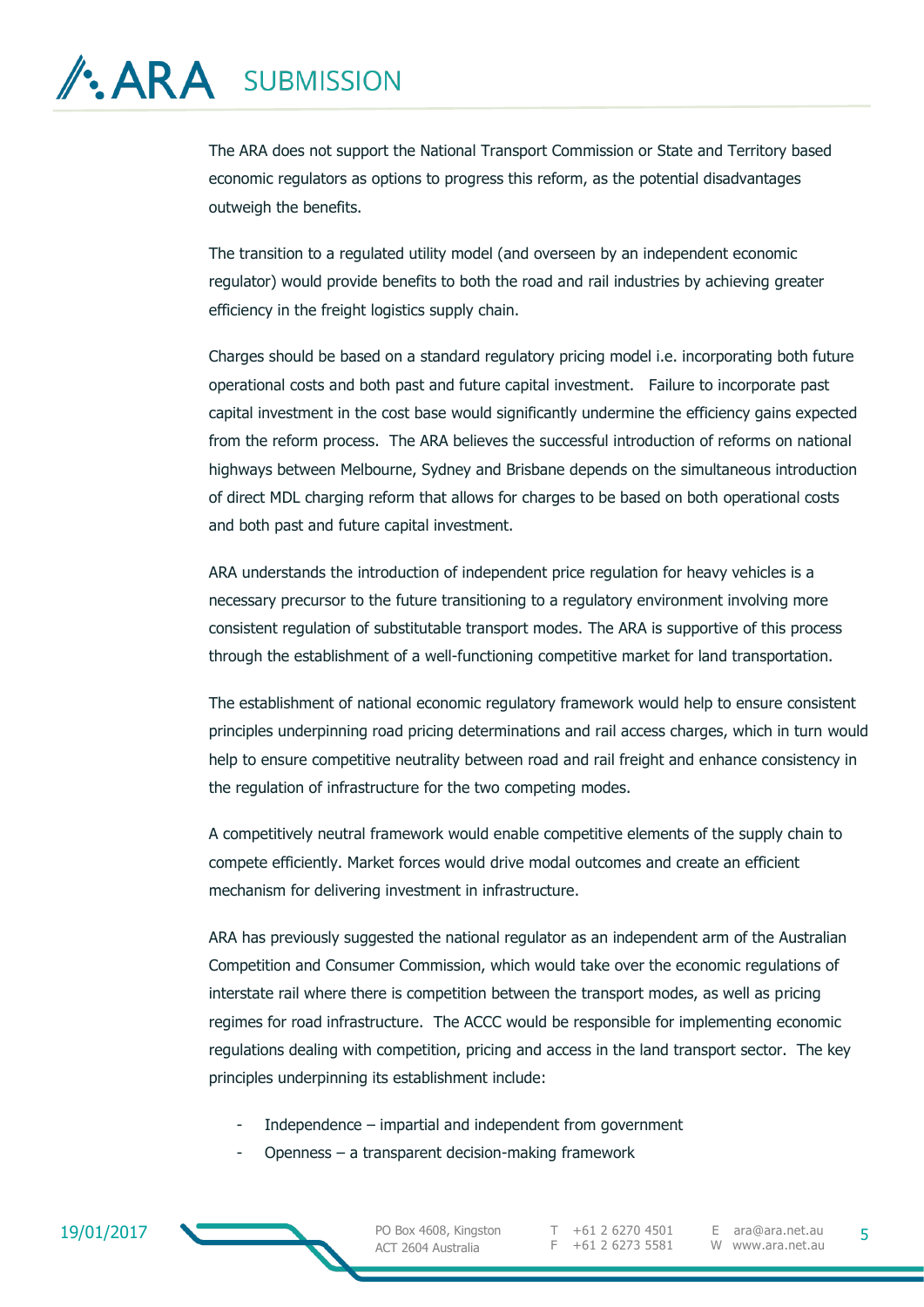-

- Collaborative – governments should work closely with the regulator to ensure the success of the regulatory process.

# **CONCLUSION**

ARA regards the potential reforms outlined in the Discussion Paper as important to the future international competitiveness of Australia's industries and thanks the Department of Infrastructure and Regional Development for the opportunity to provide comment.

ARA also notes that reform of road freight investment and pricing is a complex issue and work on reform has been proceeding for some time, including through the COAG Road Reform Program and the Heavy Vehicle Charging and Investment project.

In light of this, ARA encourages a practical reform pathway that can be delivered at the earliest opportunity in a way that provides business certainty, productivity improvements and community benefits. ARA therefore supports:

- The introduction of a MDL charging mechanism, commencing with major highways
- The ACCC being responsible for independent price regulation of heavy vehicles
- Incorporating both past and future capital costs in new charging models
- A future transitioning to a national economic regulatory framework, regulated by the ACCC, on interstate rail where there is competition between road and rail

<sup>i i</sup> ARA Freight Transport Group 2017-2019 Strategic Plan [https://ara.net.au/sites/default/files/u16/FTG\\_Strategy\\_Booklet\\_2017-19\\_WEB.pdf](https://ara.net.au/sites/default/files/u16/FTG_Strategy_Booklet_2017-19_WEB.pdf)

ii Transport and Infrastructure Council, Communique, 19 May 2017 [http://transportinfrastructurecouncil.gov.au/communique/files/Council\\_7th\\_Communique\\_19\\_M](http://transportinfrastructurecouncil.gov.au/communique/files/Council_7th_Communique_19_May_2017.pdf) [ay\\_2017.pdf](http://transportinfrastructurecouncil.gov.au/communique/files/Council_7th_Communique_19_May_2017.pdf)

iii Productivity Commission, Public Infrastructure Report http://www.pc.gov.au/ data/assets/pdf file/0003/137280/infrastructure-volume1.pdf

iv National Commission of Audit, 2013 <http://www.ncoa.gov.au/>

<sup>v</sup> Competition Policy Review [http://competitionpolicyreview.gov.au/files/2015/03/Competition-policy-review](http://competitionpolicyreview.gov.au/files/2015/03/Competition-policy-review-report_online.pdf)[report\\_online.pdf](http://competitionpolicyreview.gov.au/files/2015/03/Competition-policy-review-report_online.pdf)